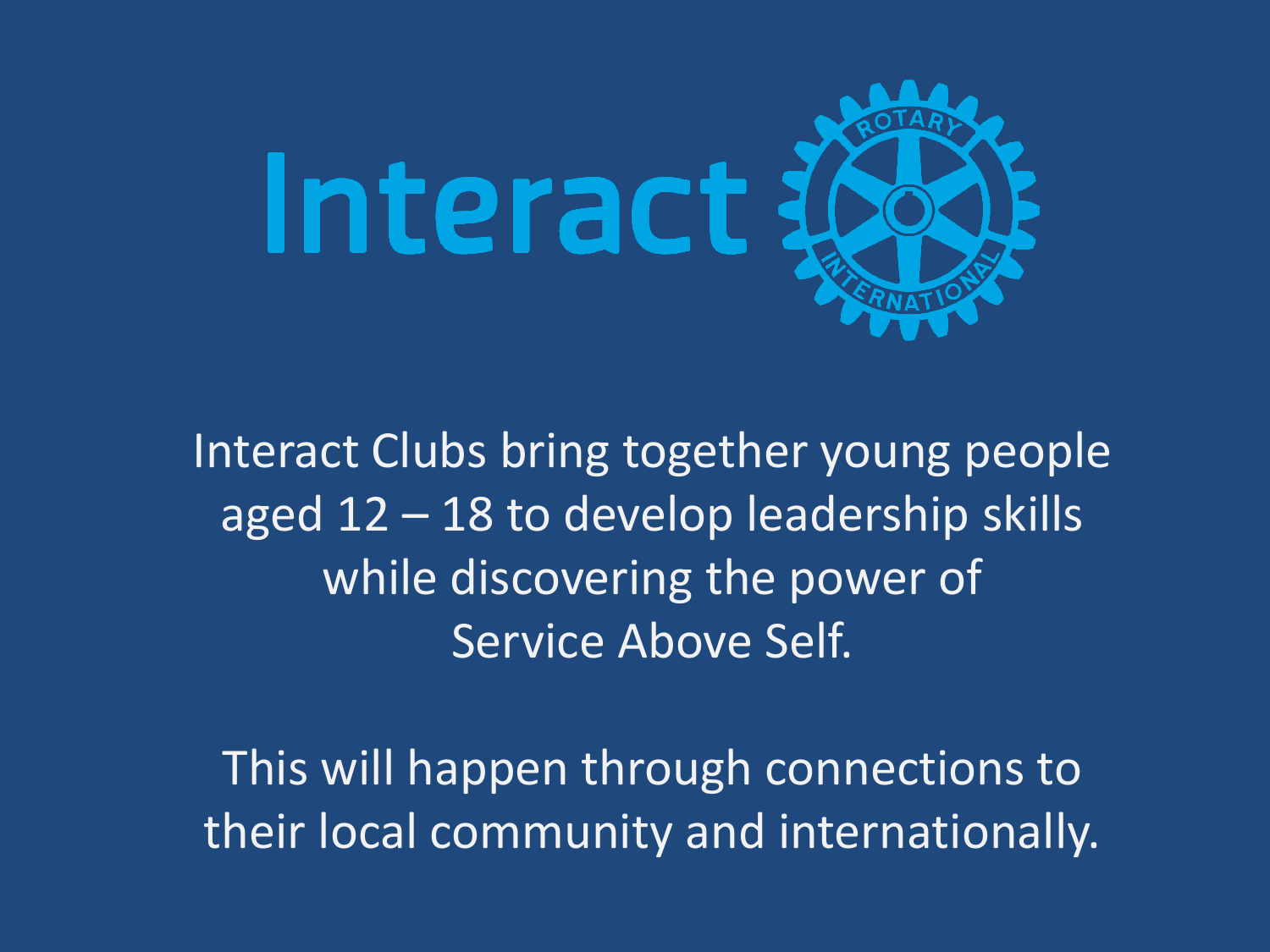• **Interact** is an international organisation of service that fosters **leadership** and **responsible citizenship**, and promotes **international understanding** and **peace**.

• The name *Interact* was created by combining the words "international" and "action."

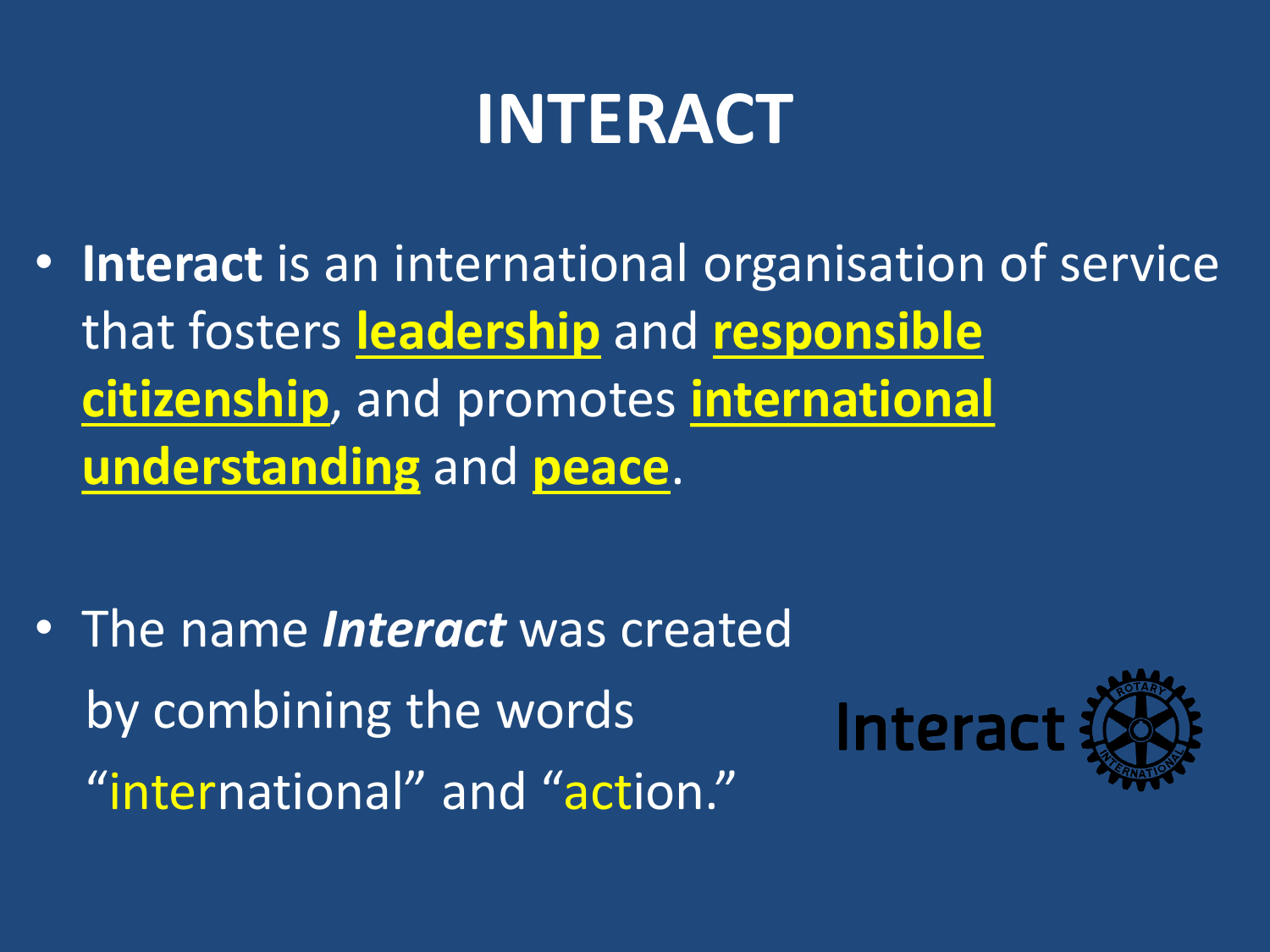- Founded at Melbourne High School (Florida) in 1962
- 14,911 clubs in 145 countries with over 342,953 members.
- Brazil, India, the Philippines and the USA have most members.



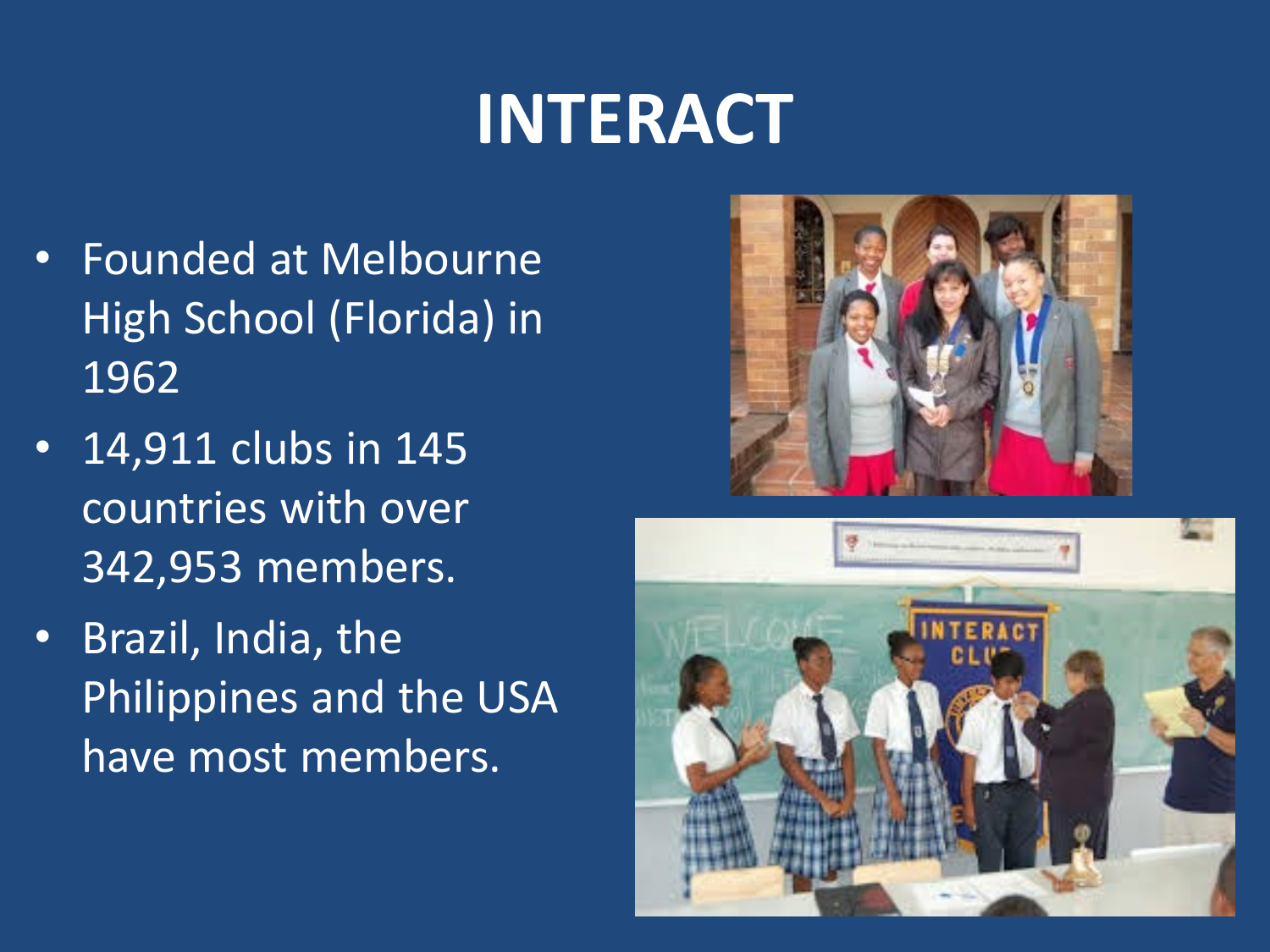Interact clubs are sponsored by Rotary clubs and organize at least

# **TWO**

service projects a year.

- **ONE** benefits **their community** (school, local or state) and
- **ONE** encourages **international understanding.**

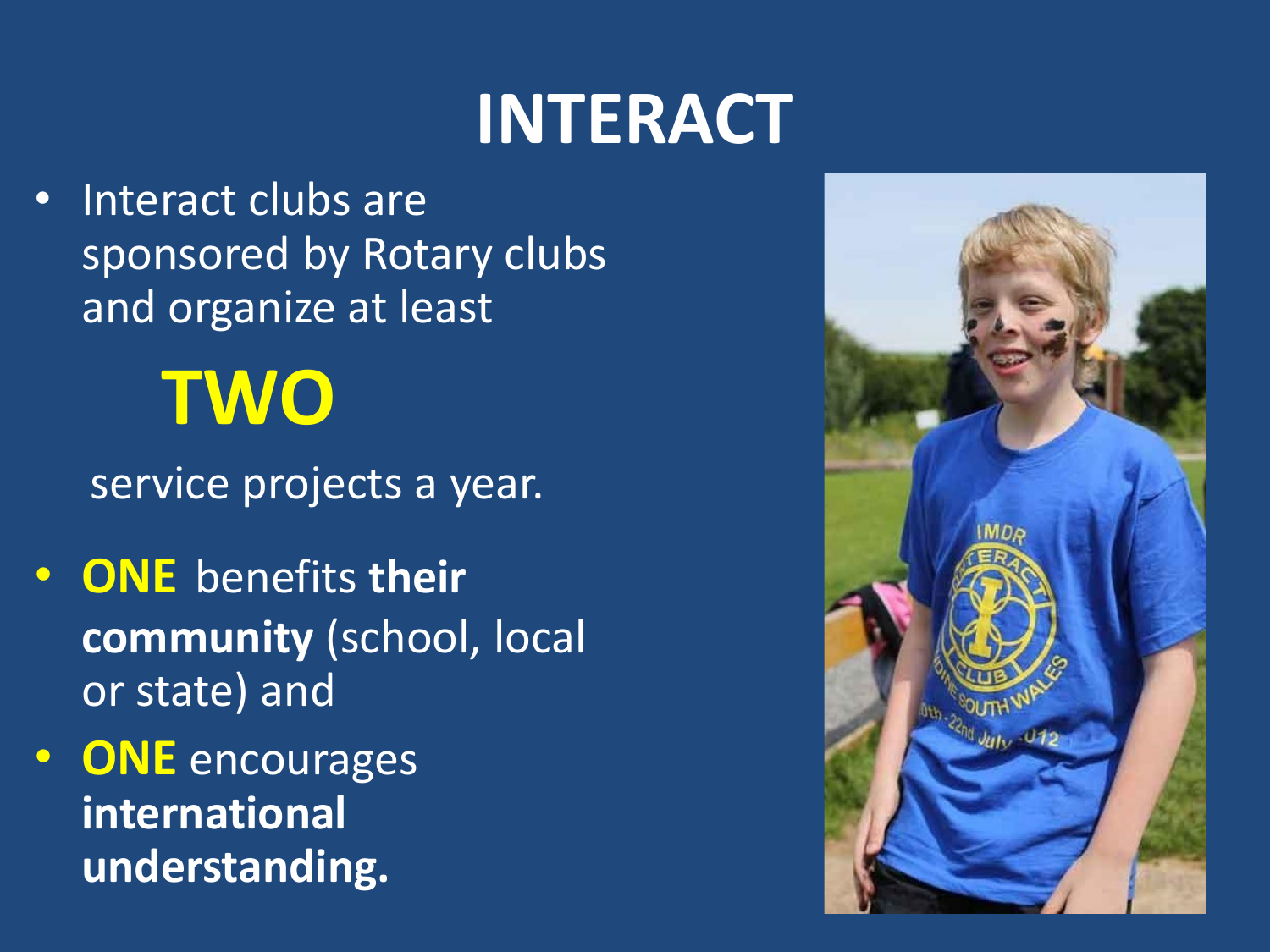# **INTERACT CLUBS**

- Are **sponsored** by individual Rotary Clubs which provide **support** and **guidance.**
- Are **self-governing** and **self-supporting.**
- Need two **'champions'**  one from the school and one from the Rotary Club.
- Can be organised in **different** ways depending upon the school's requirements.

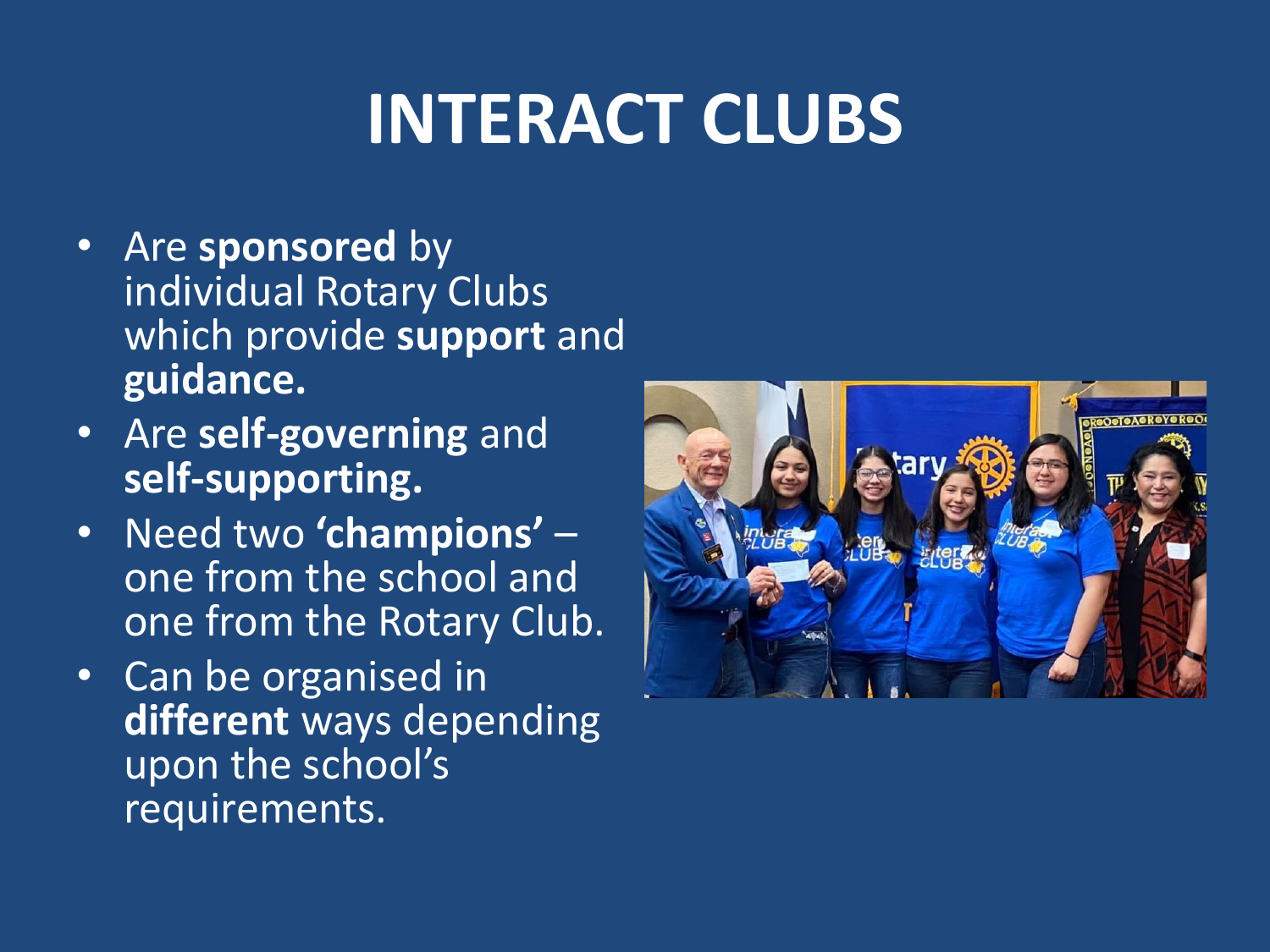Clubs have a President, Vice-President, Secretary and Treasurer who form a Board.

Other sub-committees can be formed if wanted.

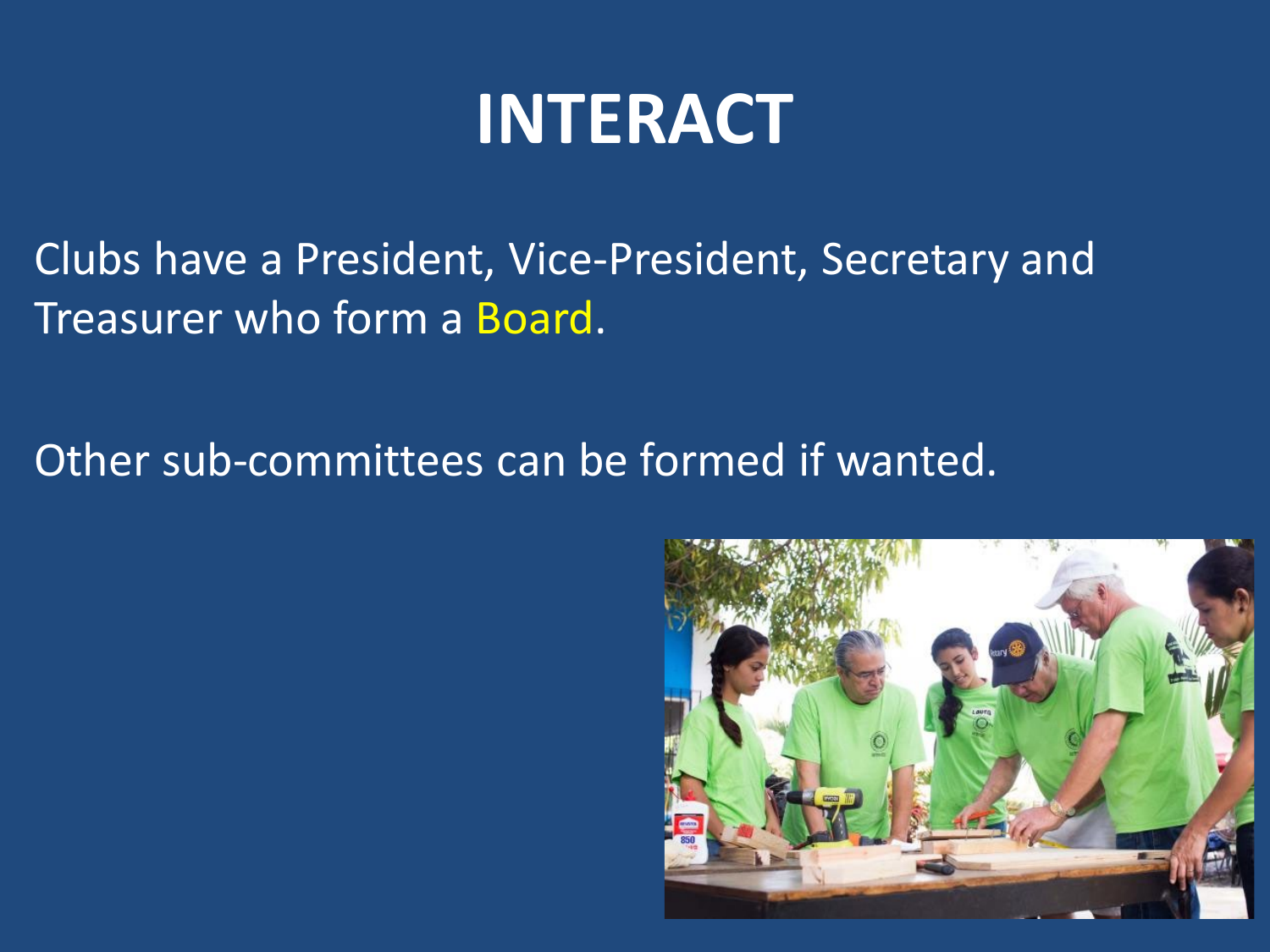# **INTERACT CLUBS in D9800**

- Meet at least twice a month.
- Hold regular Board meetings.
- Usually charge **NO** fees.
- Have their 'regalia' provided by their sponsor Rotary club.
- Run on a Victorian school calendar year from Feb-Oct.

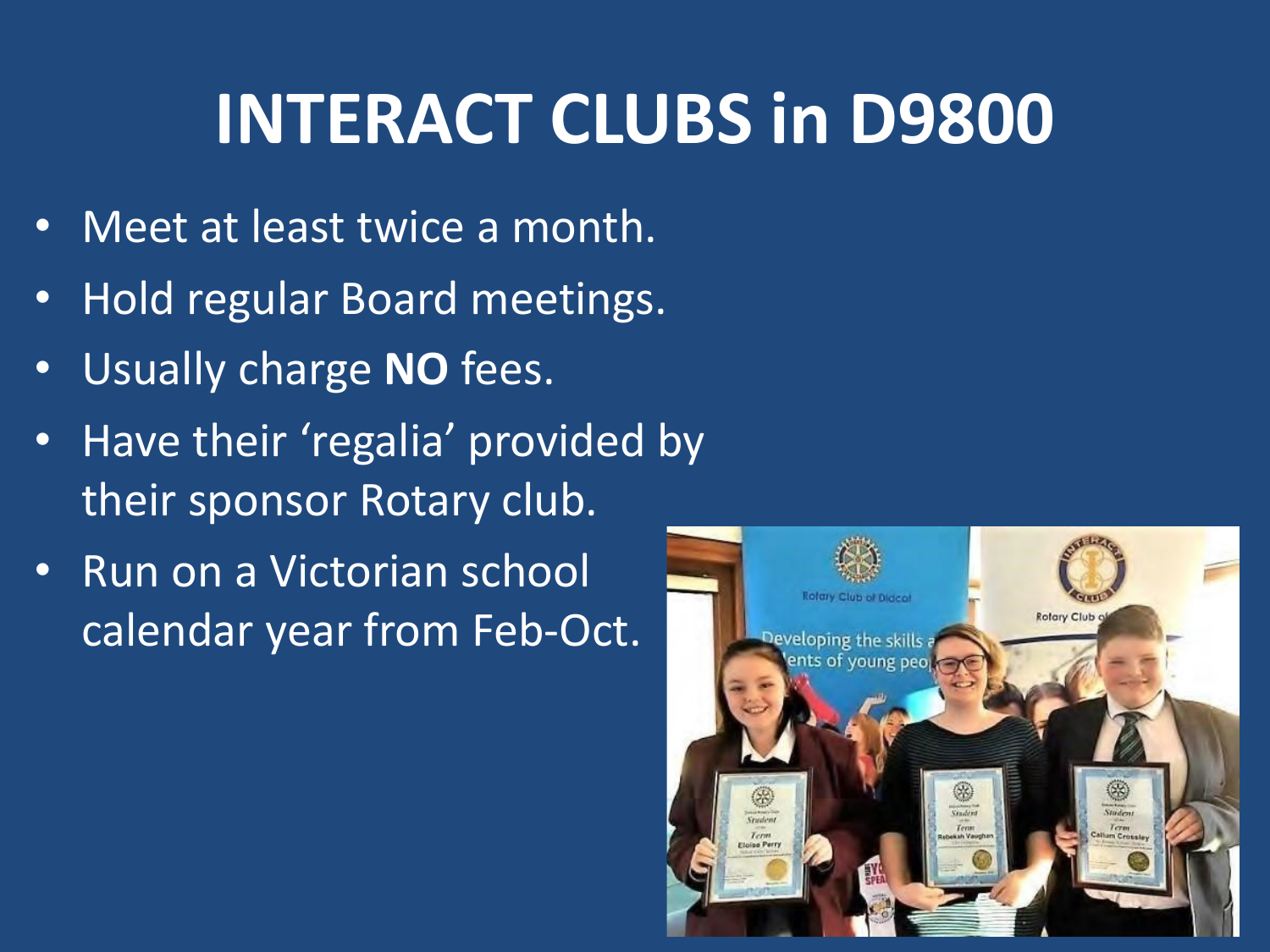## **SEVEN BENEFITS**

- 1. Involvement in local community projects
- 2. Involvement in promoting international understanding
- 3. Development of skills such as leadership, team work, organising and running meetings
- 4. Support and participation from the sponsoring Rotary Club
- 5. Participation in a worldwide network of Interact clubs
- 6. Opportunity to make new friends
- 7. Ability to make a difference locally and globally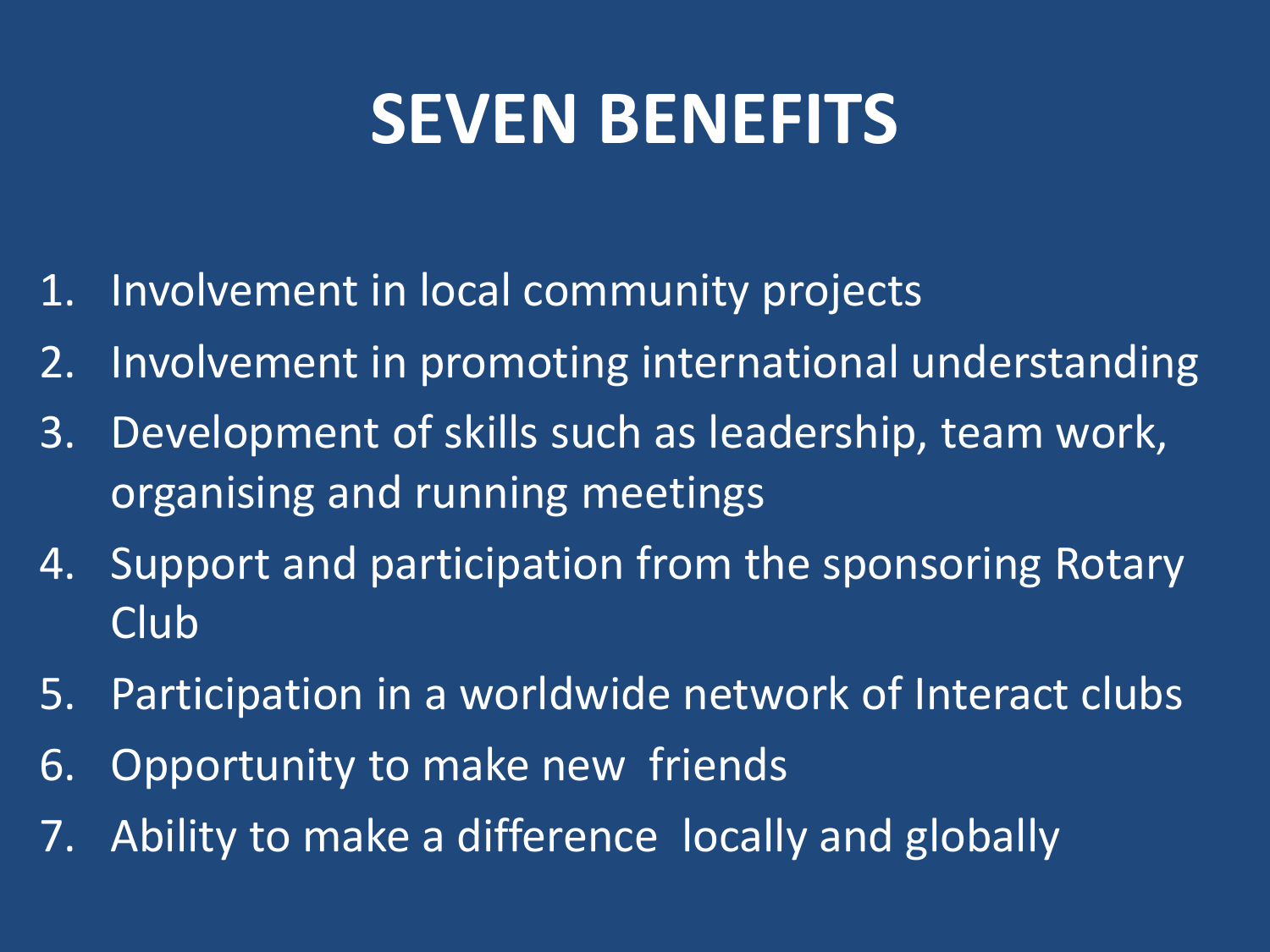## **ESTABLISHING an INTERACT CLUB (1)**

### Confirm strong Rotary Club support.

- Need to find at least ONE Club "CHAMPION"
- Need to regularly attend Interact meetings
- Need to outlay initial finances for 'regalia'
- Need to include Interactors in Rotary Club activities
- Need to be friends with the school
- Need to 'follow up, follow up, follow up'
- Need to be prepared to be disappointed!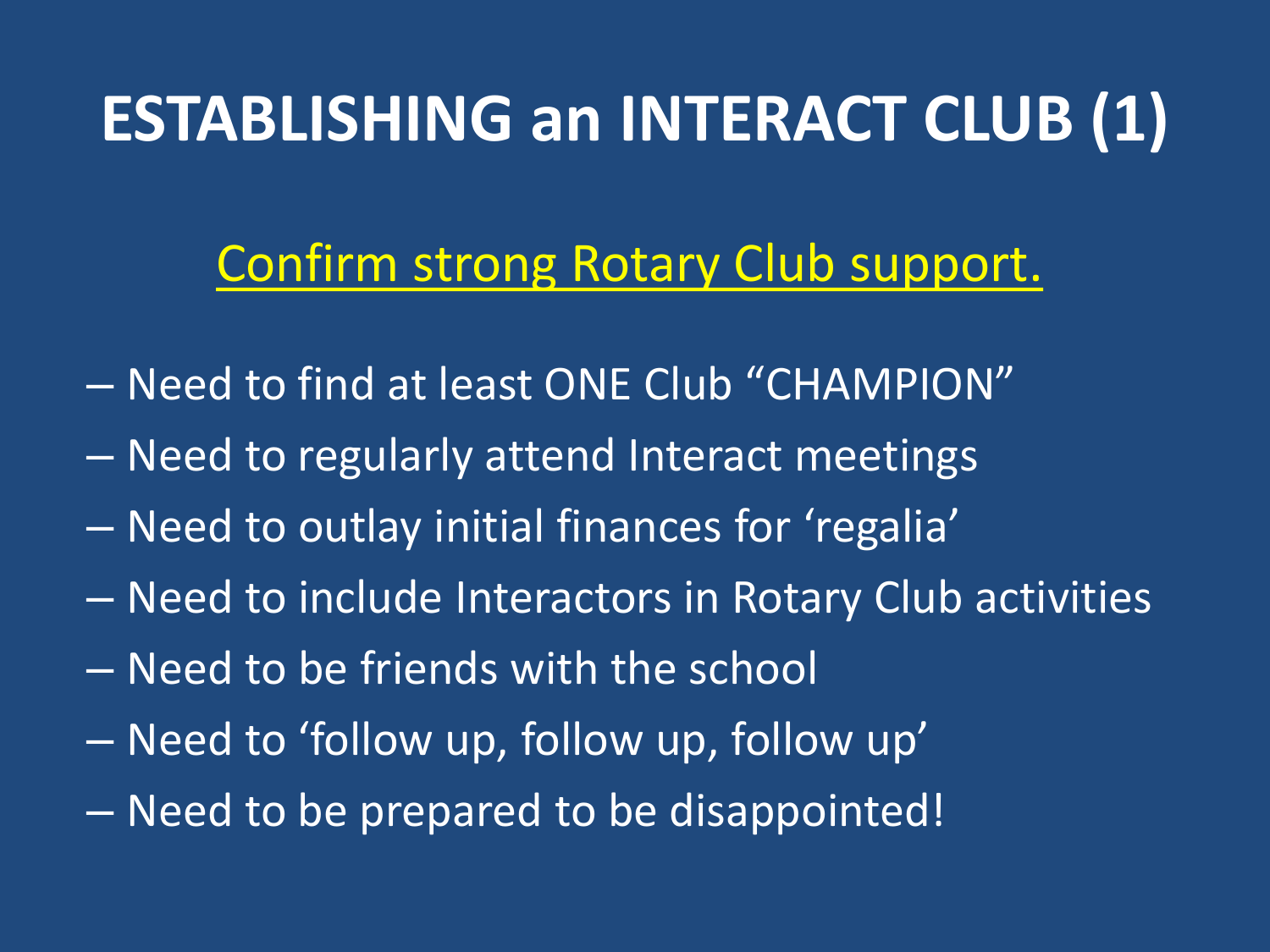## **ESTABLISHING an INTERACT CLUB (2)**

## **Rotary Club role**

- **ACTIVE INTEREST**
- **ADVISE**
- **ATTEND OFTEN**
- **ACKNOWLEDGE**



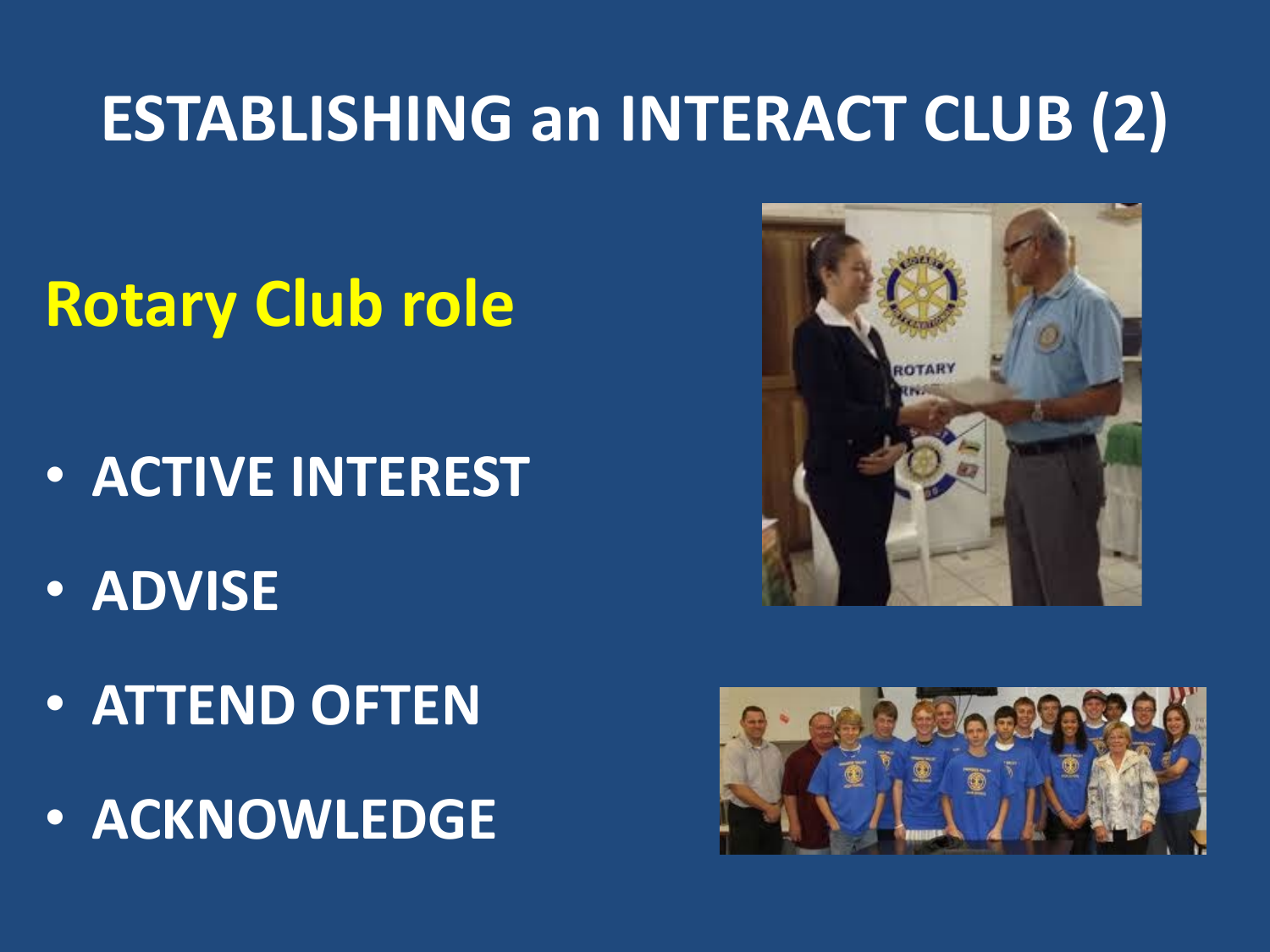# **ESTABLISHING an INTERACT CLUB (3) School's role**

- Decide model of organisation
- Allocate staff
- Pay for incidental expenses, e.g. minor photocopying
- Liaise with Rotary club

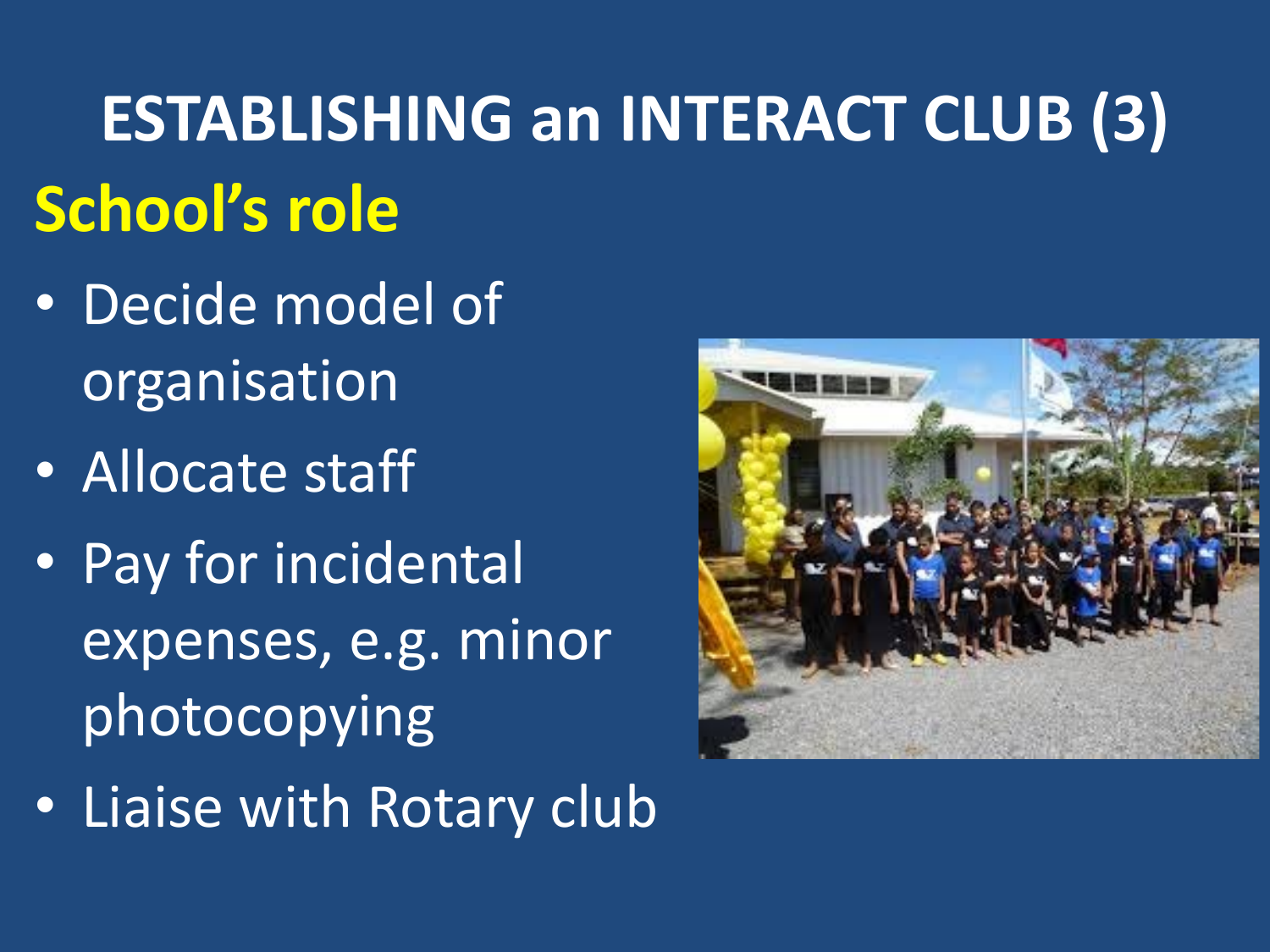# **ESTABLISHING an INTERACT CLUB (4) Joint roles**

- Information meeting for prospective members
- Hold organisational and setup meetings
- Elect office bearers
- Organise administration meetings etc.

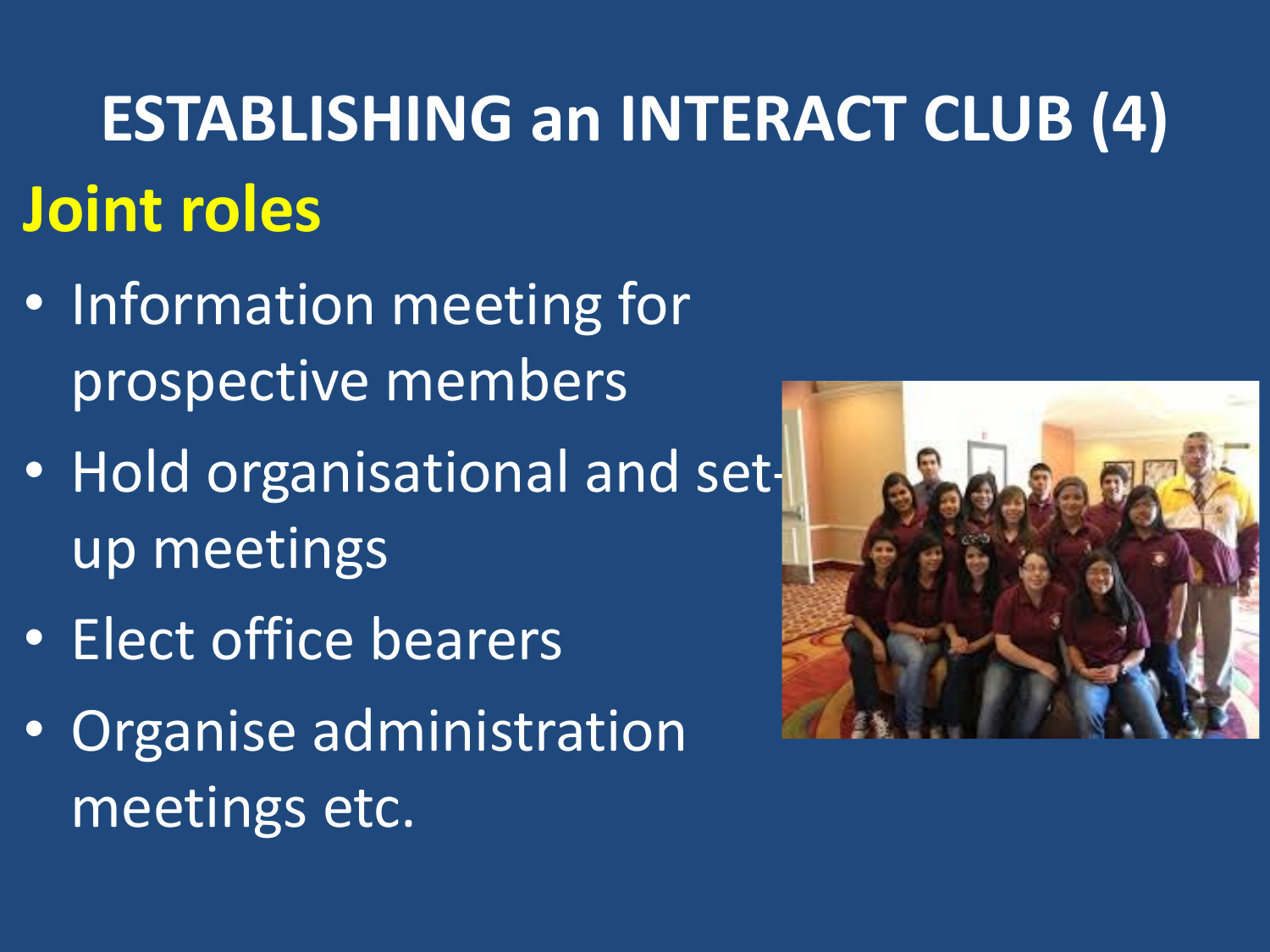## **ESTABLISHING an INTERACT CLUB (5)**

### **Joint roles**

**Plan the Charter Ceremony!**

- Joint meeting of the Rotary and Interact Clubs
- Meaningful ceremony and symbols
- As many VIP's, teachers and parents as possible!
- Publicity!!!!

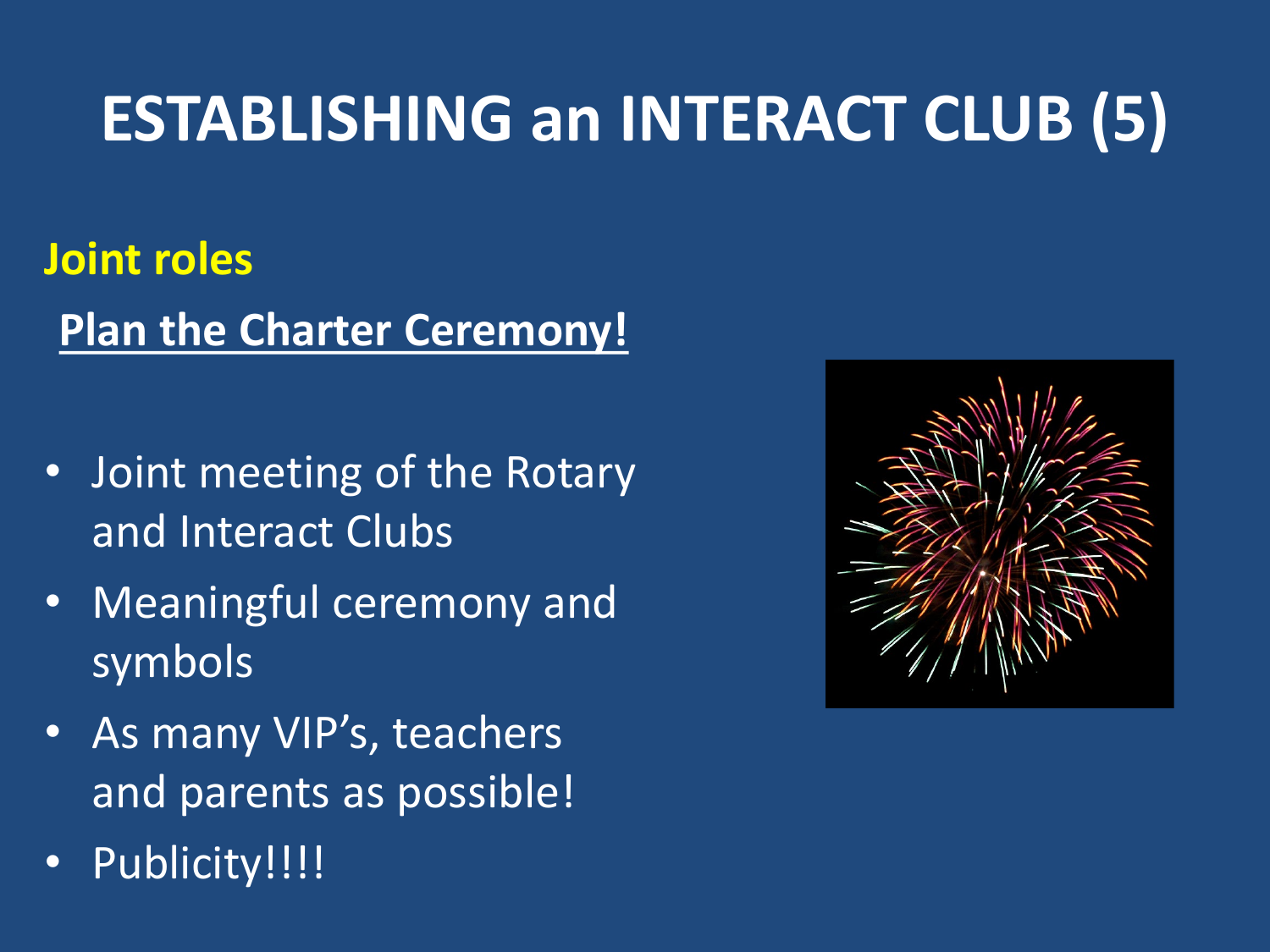## **MAINTAINING an INTERACT CLUB**

## • **LEAD**–

Club meetings and activities

## • **CONNECT** –

With current, new and future members

## • **SERVE** -

By conducting great projects